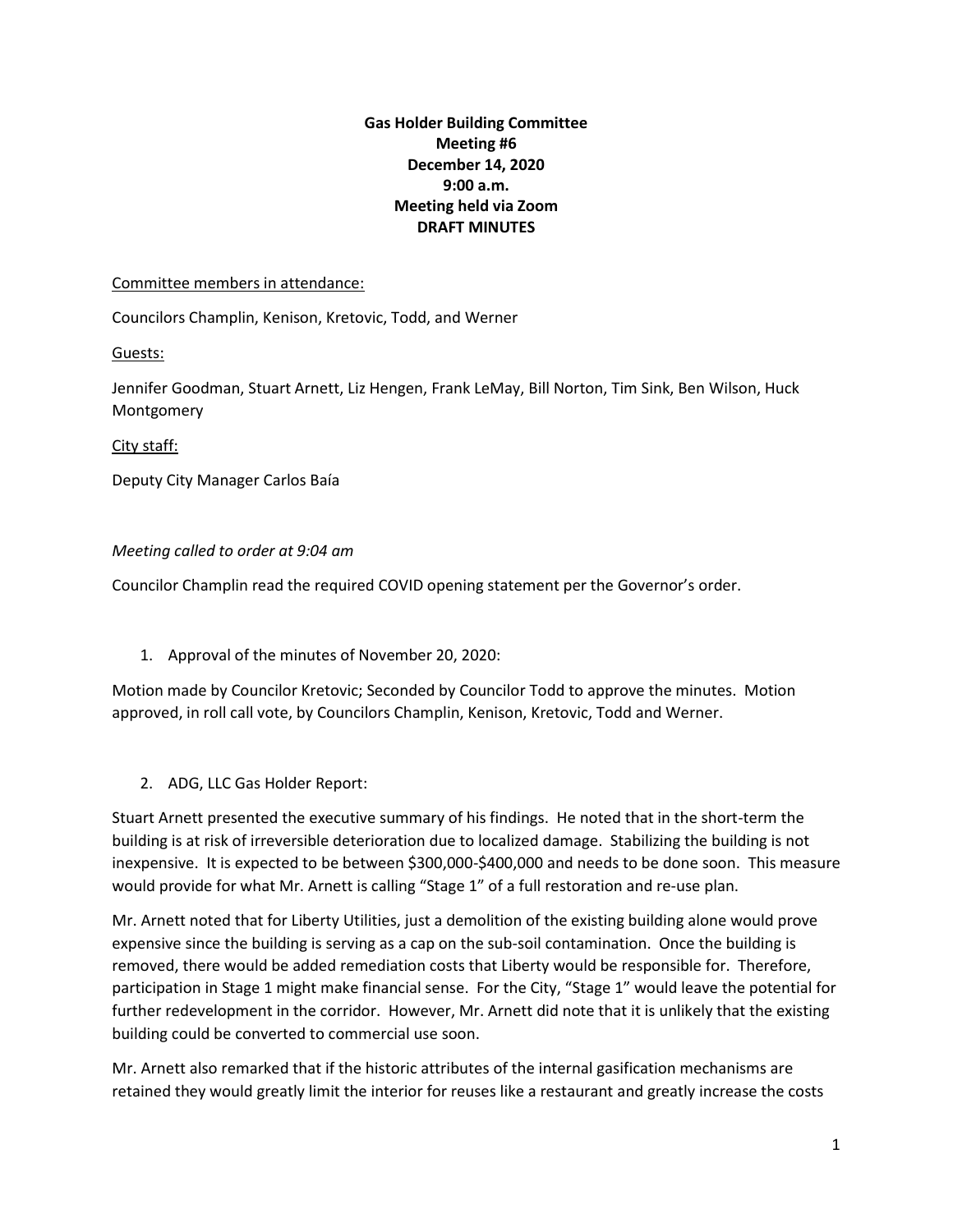of an already expensive industrial-to-commercial conversion. A new floor over the tank would be expensive and would cover over an important historic feature.

Mr. Arnett also noted that commercial redevelopment of the site would increase the environmental clean-up thresholds both from the permitting perspective as well as from the public's willingness to enter a brownfield building with less than total remediation, especially as a food service or office facility.

Mr. Arnett stated that residential is not considered feasible for this type of brownfield redevelopment.

Mr. Arnett cited the following limiting factors on commercial/residential redevelopment of the 2 acre site:

- Capped brownfield;
- Slopes;
- Limited sight lines for traffic entering Main Street;
- Adjacent railroad (noise, vibration)
- Rights of way
- No ability to build foundations due to cap limiting buildings to less than 2 stories

Despite the limitations, Mr. Arnett noted that one scenario could have a new building built on the site in addition to the existing Gas Holder. He noted, that it could be a themed museum complementing the Gas House. However, he cautioned that these museums have seen a 30% closure rate in recent times across the country.

Mr. Arnett recommended that the option pursued be one of relying on the renovated Gas Holder building site as a catalyst for themed broad economic development in the South Main Street corridor. He noted that retaining the Gas Holder is no guarantee for success of this alternative, however, if the building collapses or is demolished it would make the area less interesting or "less cool" for future redevelopment.

As to next steps, Mr. Arnett recommended the following:

- 1. STEP 1: Liberty and the City should convene a working group to generate a Memorandum of Understanding (MOU). MOU could include shared costs; who will fund Stage 1 stabilization; the securing of contractors; continued due diligence relative to the PUC.
- 2. STEP 2: City and Liberty should prepare a realistic redevelopment plan and shop it to would-be developers to determine serious interest in site.
- 3. STEP 3: The MOU and the Redevelopment Plan should be brought before the decision-makers by end of April 2021 for a determination as to whether to begin implementing the plan; continue working on the plan or halt further efforts.

At this point, Councilor Champlin opened the meeting to questions from the committee and its auxiliary group. Councilor Kretovic asked how likely it is for the PUC to allow Liberty to share in the costs with the City to stabilize the building. She further asked, if the stabilization failed, would the PUC then allow the costs for demolition to be passed along to the ratepayers. If they don't, who would be picking up that expense.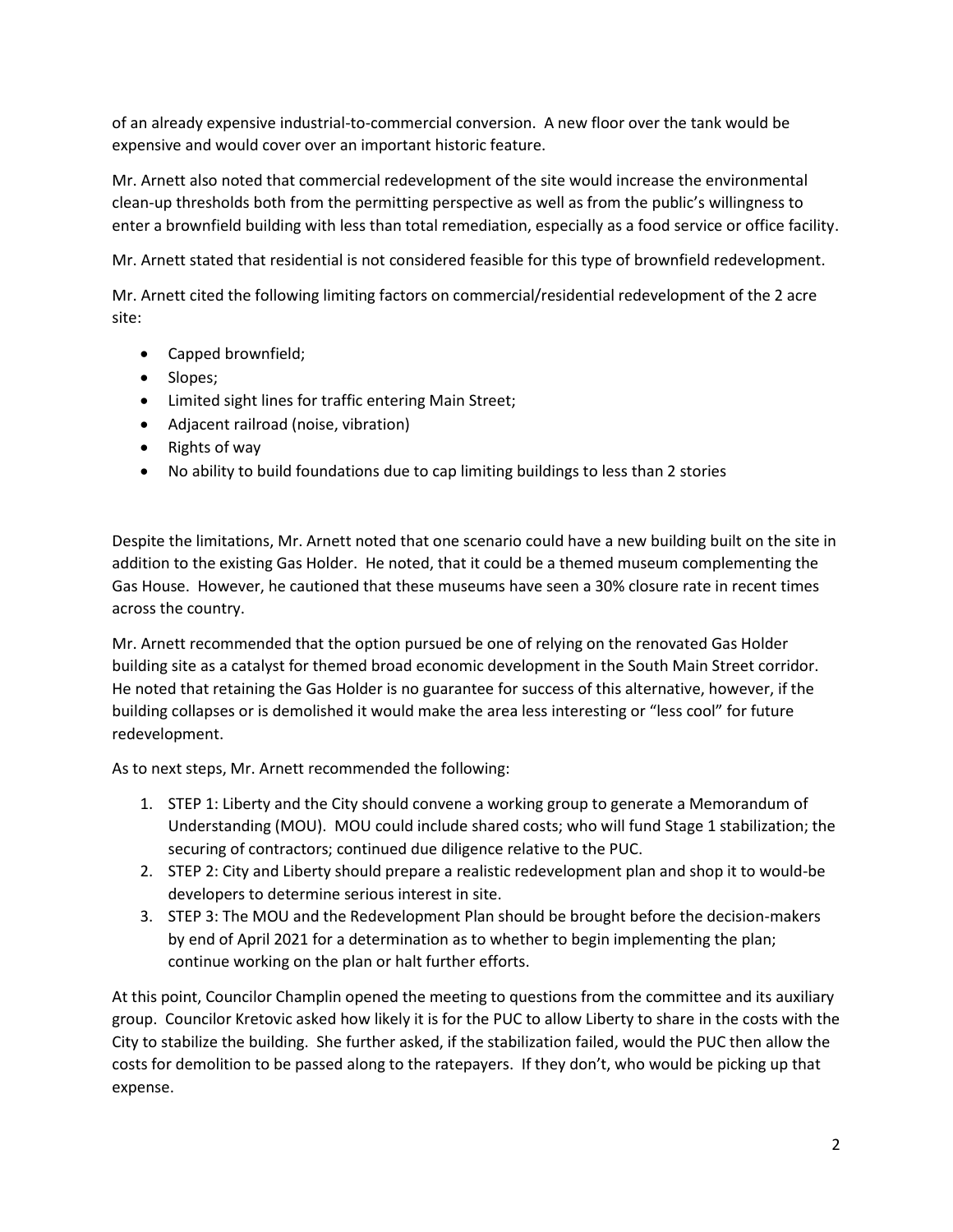Huck Montgomery noted that Liberty has had informal conversations with PUC staff and gotten some indication that the PUC might support allowing Liberty to use money programmed for demolition toward restoration. As to the phased approach, where Liberty might participate financially in Stage 1 stabilization, Mr. Montgomery stated that Liberty would not dismiss this idea but questions about the long-term plan for the building would need to be addressed. Liberty would need to have a better idea of the final solution before it would make such an incremental investment. He does not see the PUC being supportive of a scenario where ratepayer dollars are used to stabilize the building for a future use that never materializes.

Councilor Todd asked what the \$300,000-\$400,000 investment in Stage 1 would entail. Frank Lemay noted that the initial conclusion of the structural engineer is that the building is in imminent danger of collapsing, particularly if there is a heavy wet snow storm. The tension ring that keeps the building and roof upright is no longer functioning. Mr. Lemay outlined the stabilization process as follows:

- Erect staging;
- Remove slate shingles to take 80,000-90,000 lbs. of weight off the building;
- Remove cupola;
- Remove the cornice;
- Patch any openings in the roof;
- Install a weathertight rolled roof material (which could last 10-20 years);
- Install a drag strut and steel cabling to maintain tension around the building.

Jennifer Goodman noted that the final report from the structural engineer is anticipated to be done within the next week. This report will have the full restoration cost and she anticipates that it will be higher than the estimate provided in GZA's 2019 report.

Ben Wilson stated that the dollars for Stage 1 stabilization would be a sound investment. It would allow for a developer to apply for Historic Tax Credits since it wouldn't change the historic character of the building. Stabilization would buy a lot of time and therefore generate value.

Councilor Todd asked when the Stage 1 stabilization work should start. Mr. Lemay noted that time is of the essence. Stage 1 would take the winter to accomplish.

Councilor Kretovic stated that she sees a lot of risk but also a huge reward if the building can be saved. She noted that the building identifies Concord. She cautioned, however, that the City thought it had a plan to save and re-use the Penacook Tannery but that building ultimately collapsed and then the City was on the hook for nearly 15 years with additional clean-up expenses.

Councilor Champlin now opened the meeting to questions from the general public.

Councilor Pierce asked if stabilization was successfully completed, what would the annual maintenance costs be for the building and who would be responsible for those. Mr. Arnett answered that this is an evolving process. The goal is to have the building owned and operated by a third party which is the reason he is recommending that the City and Liberty work together to figure this out.

Councilor Champlin clarified that we don't know how much it costs to maintain at this point but that the costs will be influenced by whatever the building's ultimate use ends up being.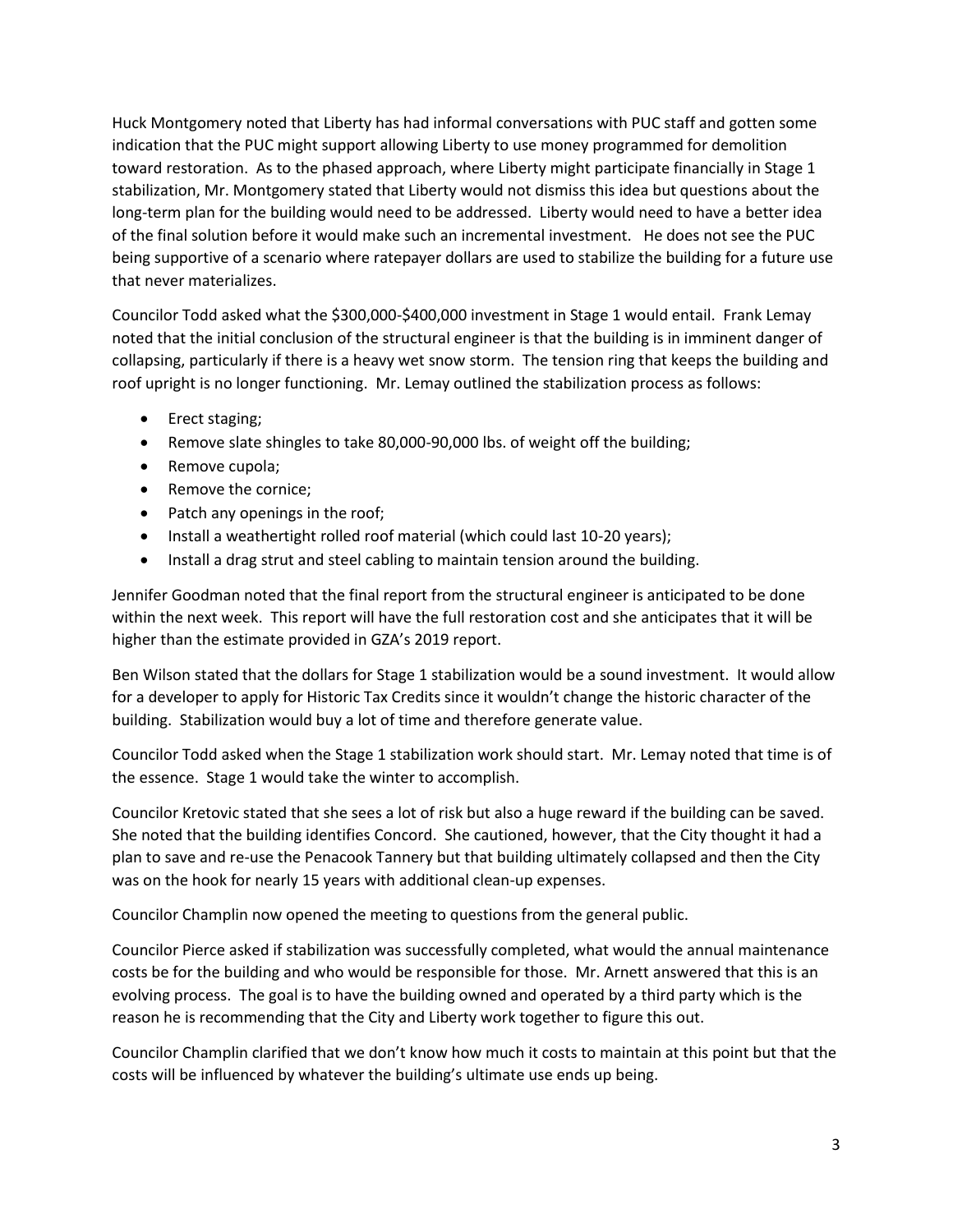Althea Barton asked about the removal of the slate shingles. Mr. Lemay noted that the particular slate shingle on the building is not manufactured anymore. Mr. Lemay does have a concern about this in light of their proposed re-use post removal and storage.

Ron Rayner asked if there was any updated information for costs relative to what would follow demolition. Mr. Montgomery stated that he didn't see how a redevelopment plan would make remediation costs worse. He reiterated that Liberty will continue to have an ongoing obligation to remediate/mitigate the environmental contamination on the site. He noted that Liberty will be part of any project on this site indefinitely so those are costs that they would be assuming.

Ms. Goodman noted that the existing building serves as a cap for the contaminated soil. She explained that if the building is demolished, there would be a cost to add to the cap where it stood. She asked what those costs would be.

Mr. Montgomery replied that those costs would be Liberty's responsibility.

David Brooks asked what has to be done procedurally for the stabilization to begin. Councilor Champlin answered that the committee would need to make a recommendation to City Council. Only City Council could direct the City Manager to have staff convene with Liberty. Councilor Champlin stated that he didn't want to guess as to what the Mayor and Council would choose to do.

Kent Ruesswik wrote that the he is not hearing that Liberty is sticking with its January  $1<sup>st</sup>$  deadline to move to demolition. He asked if that had changed. Mr. Montgomery answered that it had not.

Matt Walsh asked if the gasification tank is removed, would the project still be eligible for federal tax credits and LCHIP. Ben Wilson answered that any application would have to go through the review process locally and at the National Park Service. He stated that whether they would be eligible would depend on the scope of work. However, he noted that if the gasification tank were removed the project could open up a whole new can of worms due to contamination and greater remediation needs.

Mr. Walsh noted that in his experience you can disturb a cap but you have to have a soil management plan in place. He asked if the same couldn't be done with the Gas Holder site. Mr. Arnett acknowledged that this could be done if the NH Department of Environmental Services approves a modification to the permit.

Mark Carney expressed his appreciation at the committee's efforts to preserve this structure.

Councilor Champlin explained that without a final structural report in hand and related cost estimate, it is difficult for the committee to formulate a recommendation to City Council. He recommended reconvening the committee during the 1<sup>st</sup> week of January.

The consensus of the committee was to accept Councilor Champlin's recommendation. Councilor Kretovic asked that the same structural engineer report and cost estimate also be provided to City Administration for staff's review and feedback to City Council. The committee's consensus was supportive of this request.

Councilor Kretovic moved to adjourn the meeting; Councilor Todd seconded the motion.

Councilors, Champlin, Kenison, Kretovic and Todd voted yes; Councilor Werner was no longer present at this point in the meeting.